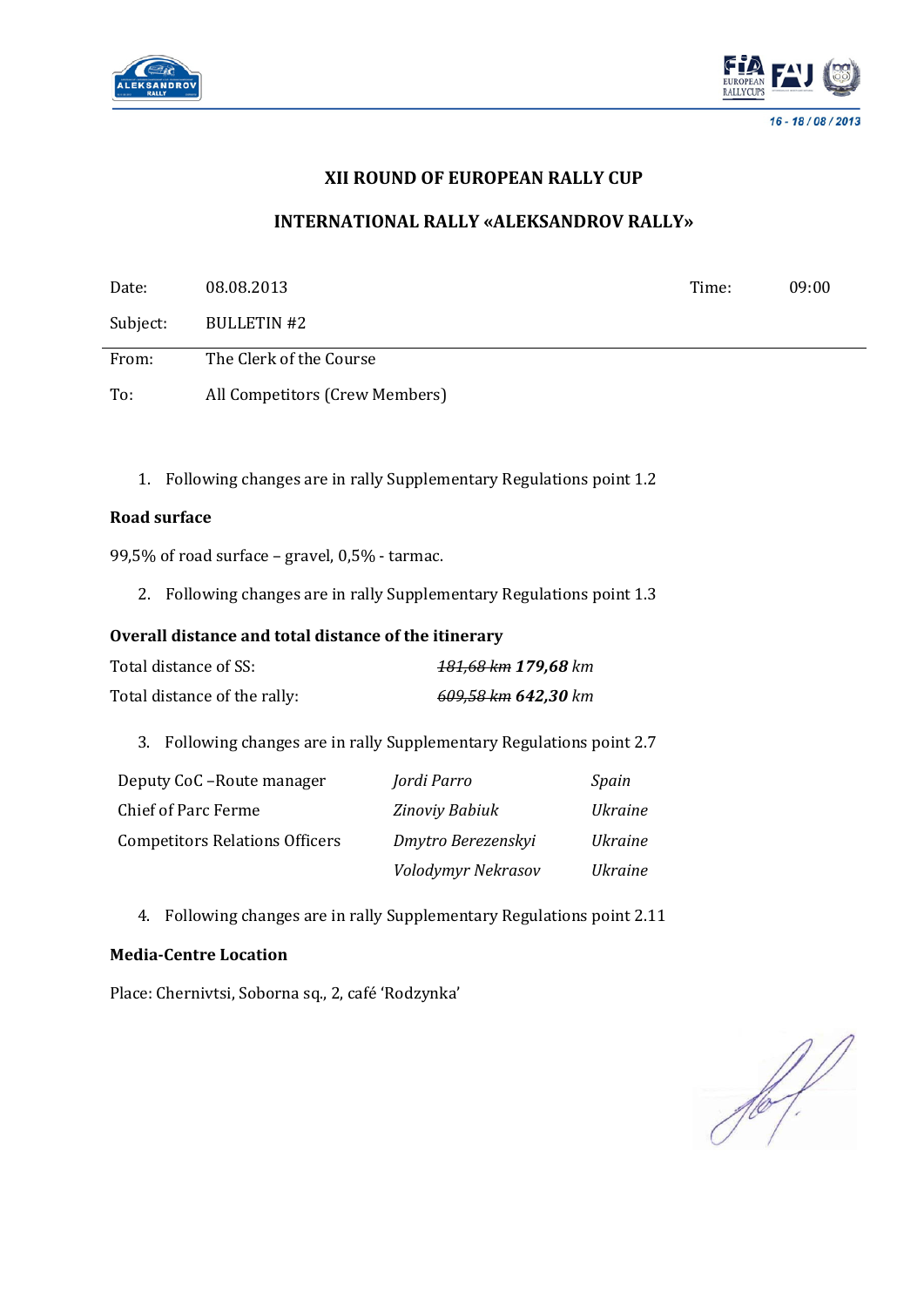



#### $16 - 18/08/2013$

# 5. Following changes are in rally Supplementary Regulations point 3.2

## **Schedule of the rally week**

| Saturday, 17 August |                                                 |                                  |  |  |  |
|---------------------|-------------------------------------------------|----------------------------------|--|--|--|
| 19:11               | Finish of Leg 1                                 | Kamyana village,                 |  |  |  |
|                     |                                                 | 'Aqua Plus' tourist complex      |  |  |  |
| Sunday, 18 August   |                                                 |                                  |  |  |  |
| 09:00               | Start of Leg 2 TC 6E                            |                                  |  |  |  |
| 17:30               | Post event press conference                     | Chernivtsi, Soborna sq., 2, café |  |  |  |
|                     |                                                 | 'Rodzynka'                       |  |  |  |
| 18:00               | Ceremonial finish, podium awarding              | Chernivtsi, Soborna sq.          |  |  |  |
| $17:30 - 19:30$     | Final checks                                    | Chernivtsi, Golovna st., 265H,   |  |  |  |
|                     |                                                 | NIKO Mitsubishi autosalon        |  |  |  |
|                     | 2nd meeting of Stewards                         | Kamyana village,                 |  |  |  |
|                     |                                                 | 'Aqua Plus' tourist complex      |  |  |  |
| 19:45               | Publication of provisional final classification | Official Notice Board,           |  |  |  |
|                     |                                                 | rally website                    |  |  |  |
| 20:15               | Publication of official final classification    | Official Notice Board,           |  |  |  |
|                     |                                                 | rally website                    |  |  |  |

## 6. Following changes are in rally Supplementary Regulations point 12.6

## **Markers and Retarders**

There will be Markers and Retarders on the Special Stages, which will be marked in Road Book and controlled by the officials. For every passing the Retarder with no according to Road Book each crew will be penalized by 15 seconds for every fact of violation of Road Book.

7. Following changes are in rally Supplementary Regulations point 12.7

#### **Permitted early check-in**

On the TC 6D and 12D the early check-in will be permitted.

 $\frac{1}{\sqrt{2}}\int d\mathbf{x}\sqrt{\frac{1}{2}}\left( \frac{1}{2}\right) \frac{d\mathbf{x}}{d\mathbf{x}}$